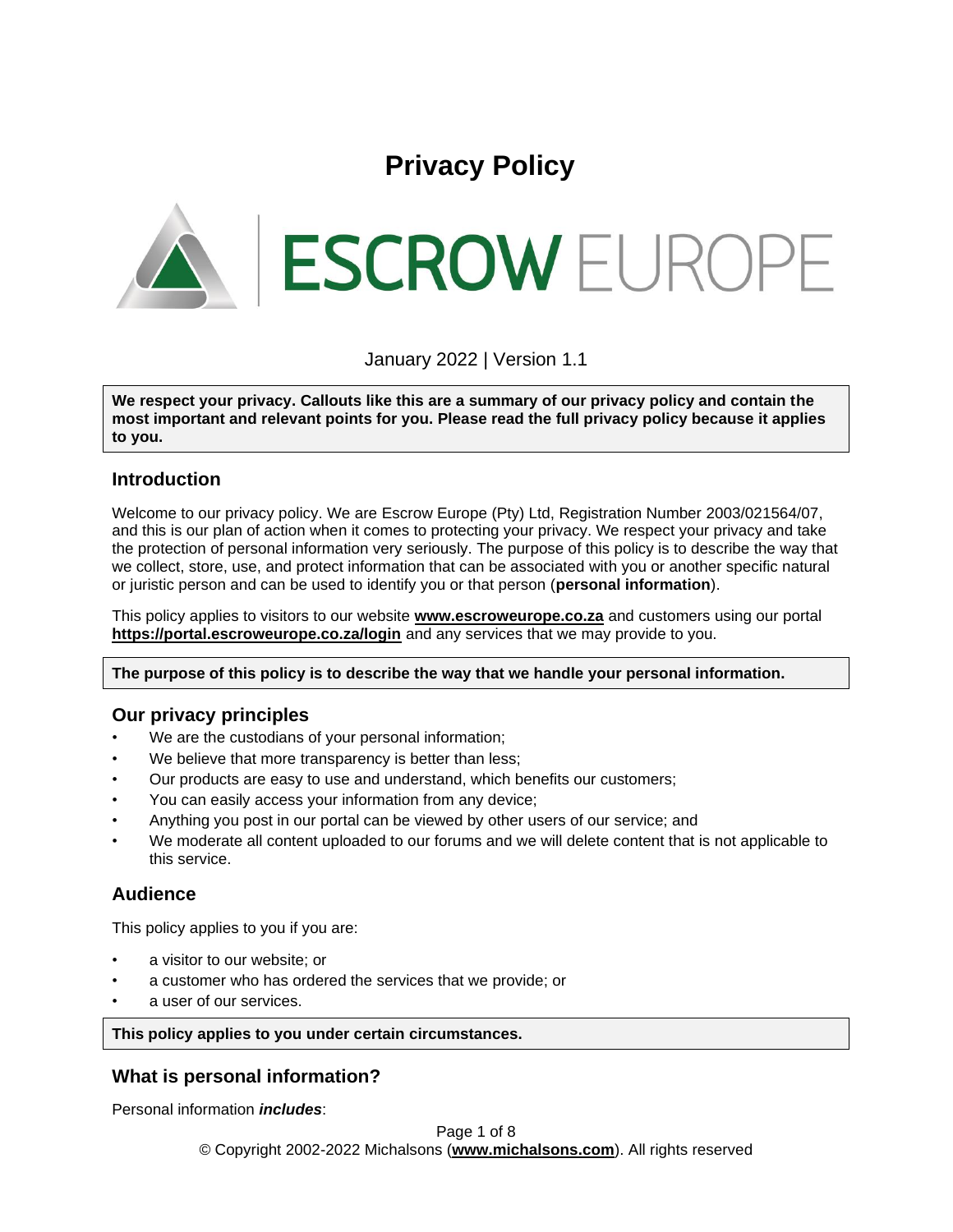- certain information that we collect automatically when you visit our website;
- certain information collected on registration via our portal;
- certain information collected on submission; and
- optional information that you provide to us voluntarily (see below);

## but *excludes*:

- information that has been made anonymous so that it does not identify a specific person;
- permanently de-identified information that does not relate or cannot be traced back to you specifically;
- non-personal statistical information collected and compiled by us; and
- information that you have provided voluntarily in an open, public environment or forum including any blog, chat room, community, classifieds, or discussion board (because the information has been disclosed in a public forum, it is no longer confidential and does not constitute personal information subject to protection under this policy).

**Personal information includes information we collect (i) automatically when you visit our website, and (ii) from you voluntarily. It excludes (i) anonymous, (ii) de-identified, (iii) non-personal statistical, and (iv) public information.**

## **Common examples**

Common examples of the types of personal information which we may collect and process include your:

- **identifying information** such as your name or company name;
- **contact information** such as your phone number or email address;
- **address information** such as your physical or postal address;
- **demographic information** such as your gender.

## **Sensitive personal information**

Depending on the services that you require, we may also collect sensitive personal information including your:

- **financial information** such as your bank account details; and
- sensitive demographic information such as your race or ethnicity.

## **Acceptance**

## **Acceptance required**

You must accept all the terms of this policy when you request our services. If you do not agree with anything in this policy, then you may not request our services.

## **You may not request our services if you do not accept this policy.**

#### **Legal capacity**

You may not access our website or order our services if you are younger than 18 years old or do not have legal capacity to conclude legally binding contracts.

## **Deemed acceptance**

By accepting this policy, you are deemed to have read, understood, accepted, and agreed to be bound by all of its terms.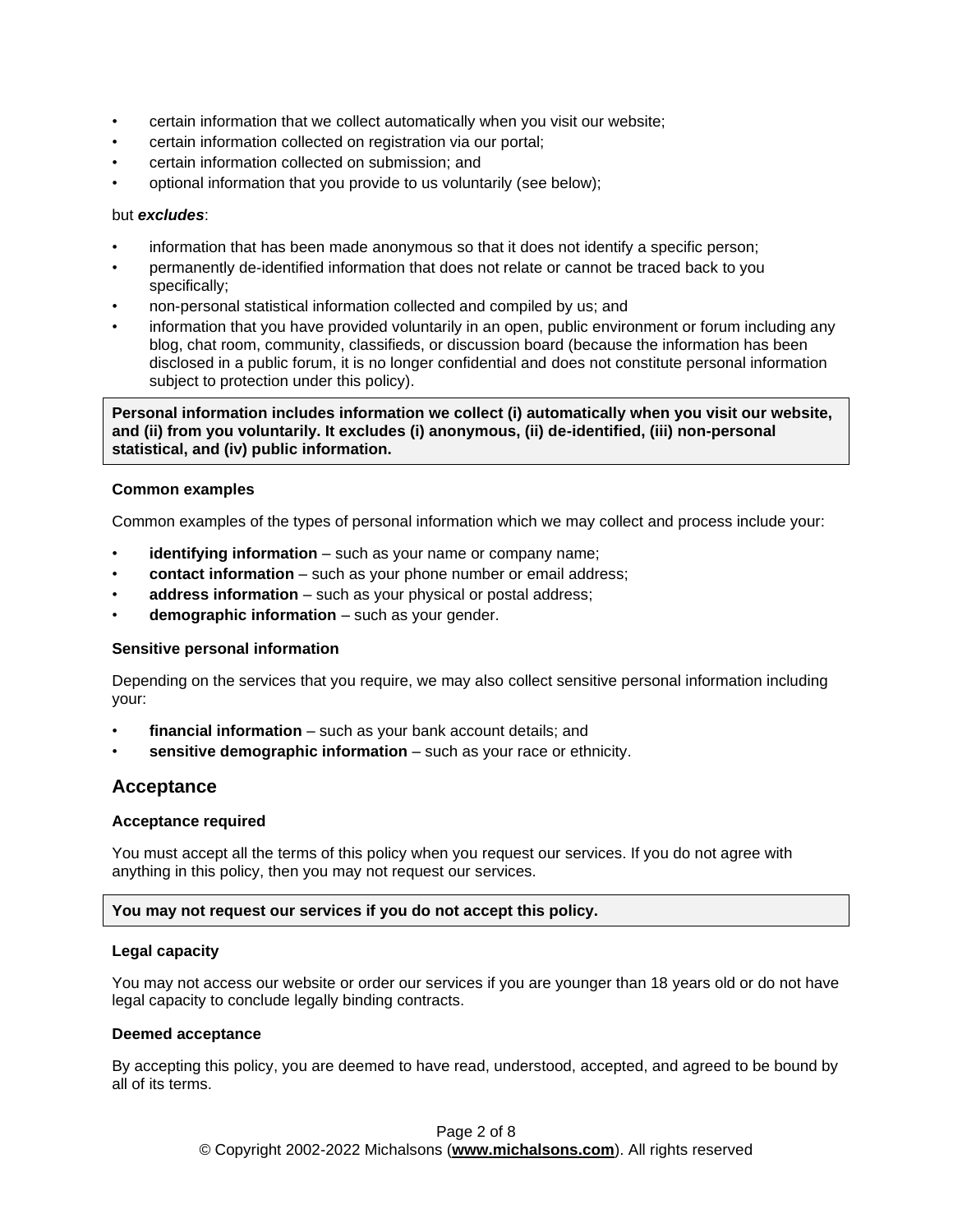## **Your obligations**

You may only send us your own personal information or the information of another data subject where you have their permission to do so.

## **How do we collect personal information?**

## **Submit enquiry**

When you submit an enquiry, you will no longer be anonymous to us.

This personal information will include:

- your name and surname;
- your email address;
- your telephone number;
- your company name;

We will use this personal information to fulfil your account, provide additional services and information to you as we reasonably think appropriate, and for any other purposes set out in this policy.

## **We collect certain information when you submit an enquiry on our website.**

#### **On order**

When you order any services from us, you will be asked to provide us with additional information on a voluntary basis (**services information**).

## **We collect certain information when you make use of our services, necessary to provide the services to you.**

## **From browser**

We automatically receive and record internet usage information on our server logs from your browser, such as your Internet Protocol address (**IP address**), browsing habits, click patterns, version of software installed, system type, screen resolutions, colour capabilities, plug-ins, language settings, cookie preferences, search engine keywords, JavaScript enablement, the content and pages that you access on the website, and the dates and times that you visit the website, paths taken, and time spent on sites and pages within the website (**usage information**). Please note that other websites visited before entering our website might place personal information within your URL during a visit to it, and we have no control over such websites. Accordingly, a subsequent website that collects URL information may log some personal information.

**We collect certain information from your web browser, including your internet usage information when you visit our website.**

## **Cookies**

For information on how we deal with cookies, please refer to our Cookies Policy.

## **Web beacons**

Our website may contain electronic image requests (called a **single-pixel gif** or **web beacon** request) that allow us to count page views and to access cookies. Any electronic image viewed as part of a web page (including an ad banner) can act as a web beacon. Our web beacons do not collect, gather, monitor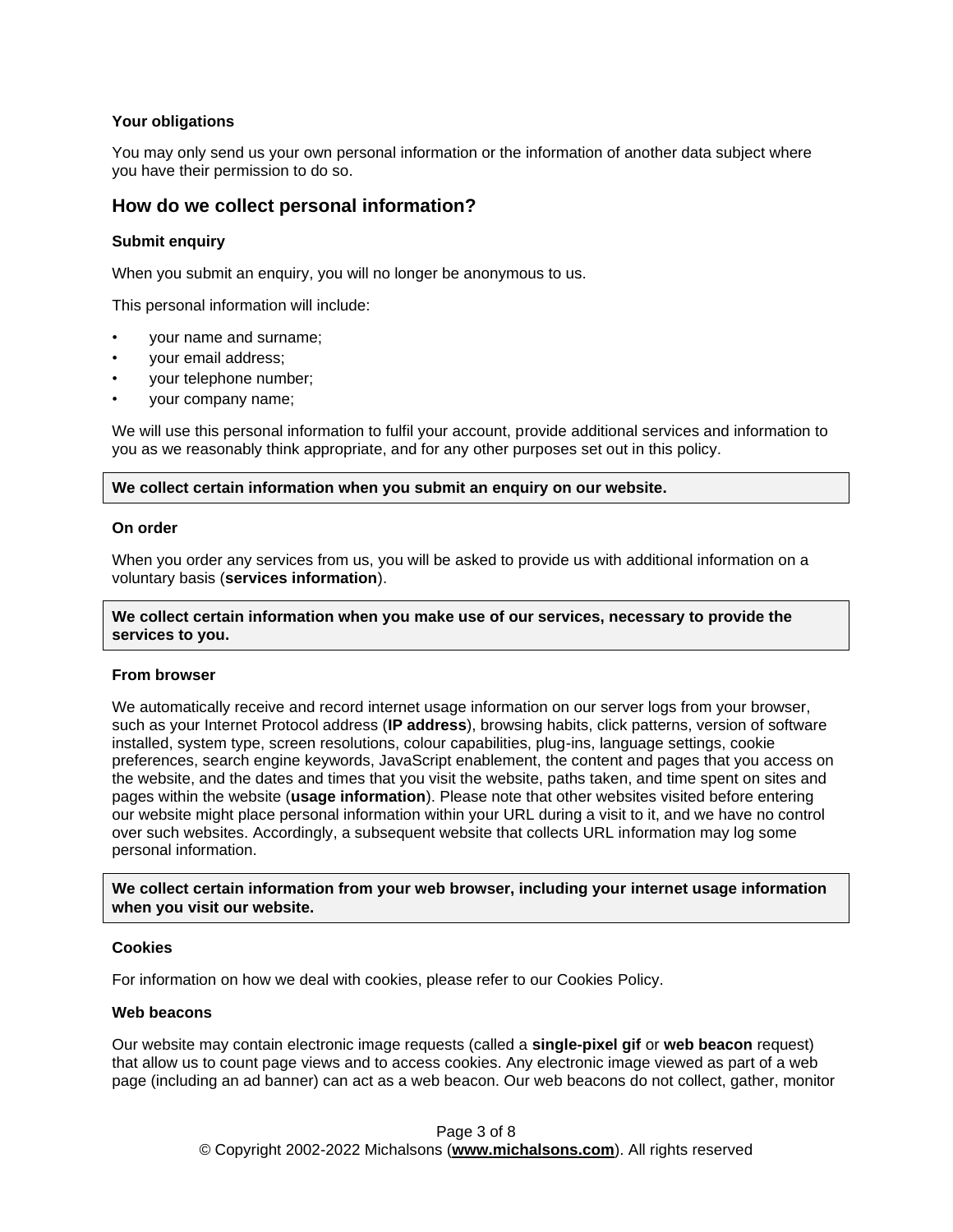or share any of your personal information. We merely use them to compile anonymous information about our website.

**We collect certain information from web beacons on our website to compile anonymous information about our website.**

## **Optional details**

You may also provide additional information to us on a voluntary basis (**optional information**). This includes content that you decide to upload or download from our website or when you enter competitions, take advantage or promotions, respond to surveys, order certain services, or otherwise use the optional features and functionality of our website.

**We collect certain optional information, that you provide when you upload or download content from our website or when you enter competitions, take advantage of promotions, respond to surveys or register and order certain services.**

## **Recording calls**

We may monitor and record any telephone calls that you make to us, unless you specifically request us not to.

# **Purpose for processing**

We may use or process any goods information, services information, or optional information that you provide to us for the purposes that you indicated when you agreed to provide it to us. Processing includes gathering your personal information, disclosing it, and combining it with other personal information. We generally collect and process your personal information for various purposes, including:

- services purposes such as providing our services;
- **marketing purposes** such as pursuing lawful related marketing activities;
- **business purposes** such as internal audit, accounting, business planning, and joint ventures, disposals of business, or other proposed and actual transactions; and
- **legal purposes** such as handling claims, complying with regulations, or pursuing good governance.

We may use your usage information for the purposes described above and to:

- remember your information so that you will not have to re-enter it during your visit or the next time you access the website;
- monitor website usage metrics such as total number of visitors and pages accessed; and
- track your entries, submissions, and status in any promotions or other activities in connection with your usage of the website.

**We may use any of your personal information that you provide to us for the purposes that you indicated when you agreed to provide it to us.**

## **Consent to collection**

We will obtain your consent to collect personal information:

- in accordance with applicable law;
- when you provide us with any optional information.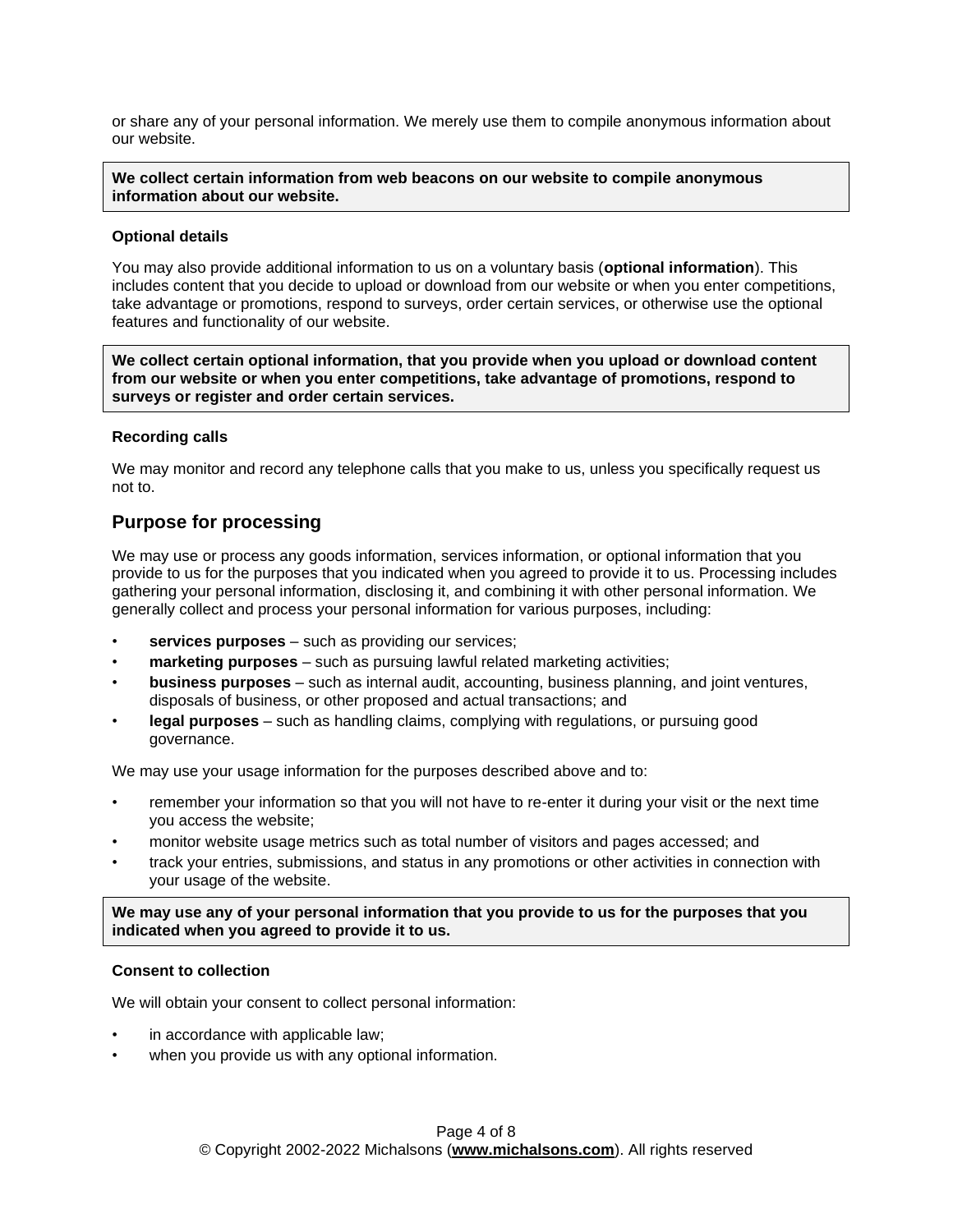**We will get your consent to collect your personal information in accordance with applicable law when you provide us with it.**

## **Use**

## **Our obligations**

We may use your personal information to fulfil our obligations to you.

#### **Messages and updates**

We may send administrative messages and email updates to you about the website. In some cases, we may also send you primarily promotional messages. You can choose to opt-out of promotional messages.

**We may use your information to send you administrative messages and email updates to you regarding the website and for marketing purposes where lawful.**

### **Targeted content**

While you are logged into the website, we may display targeted adverts and other relevant information based on your personal information. In a completely automated process, computers process the personal information and match it to adverts or related information. We never share personal information with any advertiser, unless you specifically provide us with your consent to do so. Advertisers receive a record of the total number of impressions and clicks for each advert. They do not receive any personal information. If you click on an advert, we may send a referring URL to the advertiser's website identifying that a customer is visiting from the website. We do not send personal information to advertisers with the referring URL. Once you are on the advertiser's website however, the advertiser is able to collect your personal information.

**We may use your information for targeted content in certain, specified instances.**

## **Reasons we share personal information**

## **Sharing**

We may share your personal information with:

- other divisions or companies within the group of companies to which we belong so as to provide joint content and services like registration, for transactions and customer support, to help detect and prevent potentially illegal acts and violations of our policies, and to guide decisions about our products, services, and communications (they will only use this information to send you marketing communications if you have requested their goods or services);
- an affiliate, in which case we will seek to require the affiliates to honour this privacy policy;
- our goods suppliers or service providers under contract who help supply certain goods or help with parts of our business operations, including fraud prevention, bill collection, marketing, technology services (our contracts dictate that these goods suppliers or service providers only use your information in connection with the goods they supply or services they perform for us and not for their own benefit);
- credit bureaus to report account information, as permitted by law;
- banking partners as required by credit card association rules for inclusion on their list of terminated merchants (in the event that you utilise the services to receive payments and you meet their criteria); and
- other third parties who provide us with relevant services where appropriate.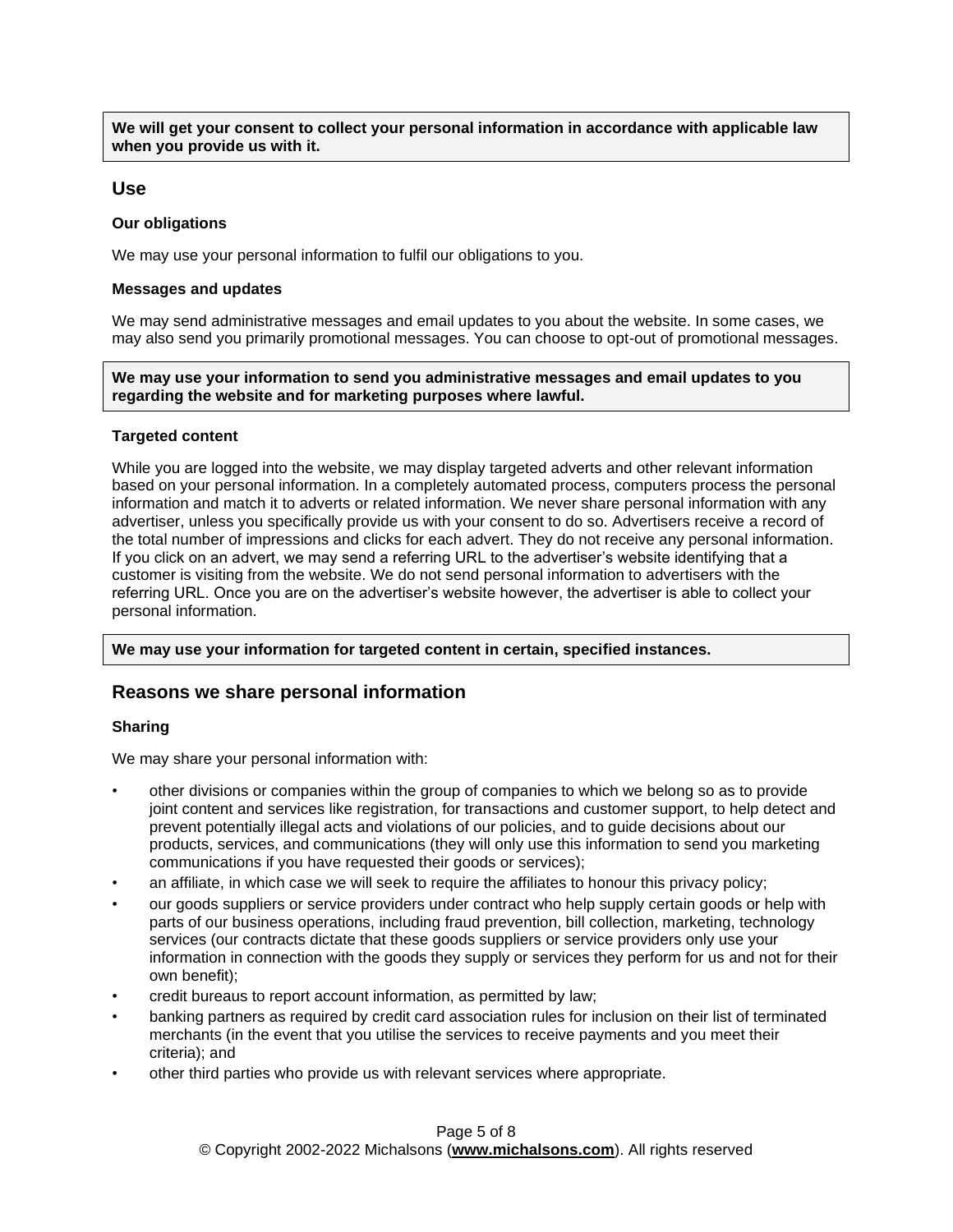**We may share your personal information with third parties for the purposes of fulfilling our obligations to you among other purposes.**

### **Regulators**

We may disclose your personal information as required by law or governmental audit.

## **Law enforcement**

We may disclose personal information if required:

- by a subpoena or court order;
- to comply with any law;
- to protect the safety of any individual or the general public; and
- to prevent violation of our customer relationship terms.

#### **We may disclose personal information to third parties if required for legal reasons.**

### **No selling**

We will not sell personal information. No personal information will be disclosed to anyone except as provided in this privacy policy.

#### **Marketing purposes**

We may disclose aggregate statistics (information about the customer population in general terms) about the personal information to advertisers or business partners.

#### **Employees**

We may need to disclose personal information to our employees that require the personal information to do their jobs. These include our responsible management, human resources, accounting, audit, compliance, information technology, or other personnel.

#### **Change of ownership**

If we undergo a change in ownership, or a merger with, acquisition by, or sale of assets to, another entity, we may assign our rights to the personal information we process to a successor, purchaser, or separate entity. We will disclose the transfer on the website. If you are concerned about your personal information migrating to a new owner, you may request us to delete your personal information.

## **Security**

## **Introduction**

There is no such thing as "perfect security". We have to compromise between increased levels of security and the convenience to you in transacting with us.

#### **Our security responsibilities**

We take the security of personal information very seriously and always do our best to comply with applicable data protection laws. Our hosting company will host our website in a secure server environment that uses a firewall and other advanced security measures to prevent interference or access from outside intruders. We authorize access to personal information only for those employees who require it to fulfil their job responsibilities. We implement disaster recover procedures where appropriate.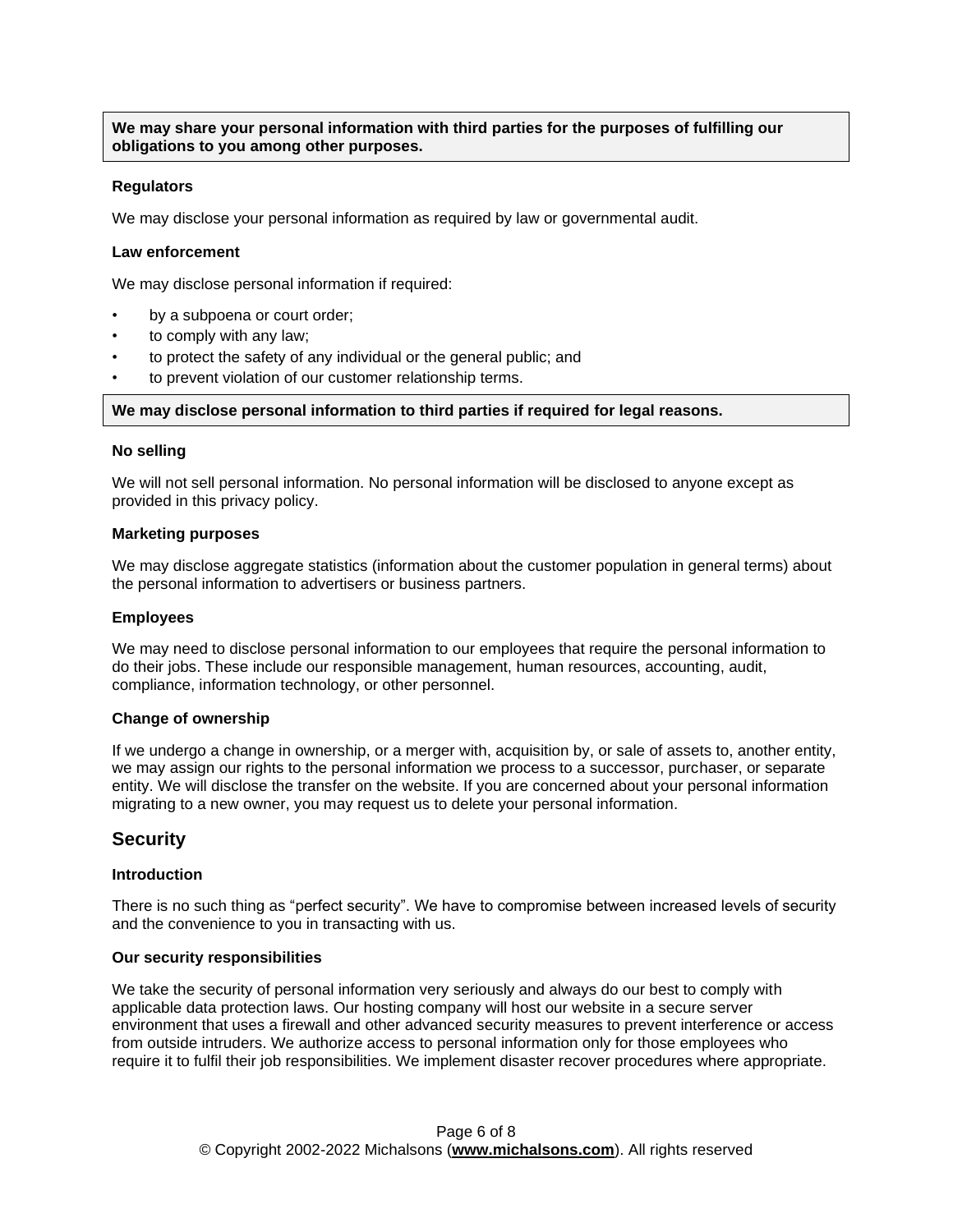## **Our security disclaimers**

Please note the following:

- The third parties whose systems we link to are responsible for the security of information while it is collected by, stored on, or passing through the systems under their control.
- We will use all reasonable endeavours to ensure that our website and your information is not compromised. However, we cannot guarantee that no harmful code will enter our website (for example viruses, bugs, trojan horses, spyware or adware). You should be aware of the risks associated with using websites (addressed below).
- If you experience a problem or loss that is caused by information you provided to us, your computer being compromised in some way or by something beyond our control, we cannot take responsibility for causing the problem. We will, however, do our best to help you if we can.

## **Phishing**

You must only log in to your account from a page that begins with **[https://www.escroweurope.co.za](https://www.escroweurope.co.za/)**

**Our website is hosted on a secure server and uses security measures to prevent interference by intruders.**

# **Accurate and up to date**

We will try to keep the personal information we collect as accurate, complete and up to date as is necessary for the purposes defined in this policy. From time to time we may request you to update your personal information on the website. You are able to review or update any personal information that we hold on you by accessing your account online, emailing us, or phoning us. Please note that in order to better protect you and safeguard your personal information, we take steps to verify your identity before granting you access to your account or making any corrections to your personal information.

**Please keep your personal information accurate and up to date by accessing your account, emailing us, by phoning us.**

# **Retention**

We will only retain your personal information for as long as it is necessary to fulfil the purposes explicitly set out in this policy, unless:

- retention of the record is required or authorised by law; or
- you have consented to the retention of the record.

During the period of retention, we will continue to abide by our non-disclosure obligations and will not share or sell your personal information.

We may retain your personal information in physical or electronic records at our discretion.

## **We will only retain your personal information for as long as is necessary.**

# **Transfer to another country**

We may transmit or transfer personal information outside of the country in which it was collected to a foreign country and process it in that country. Personal information may be stored on servers located outside the country in which it was collected in a foreign country whose laws protecting personal information may not be as stringent as the laws in the country in which it was collected. You consent to us processing your personal information in a foreign country whose laws regarding processing of personal information may be less stringent.

> Page 7 of 8 © Copyright 2002-2022 Michalsons (**[www.michalsons.com](https://www.michalsons.com/)**). All rights reserved